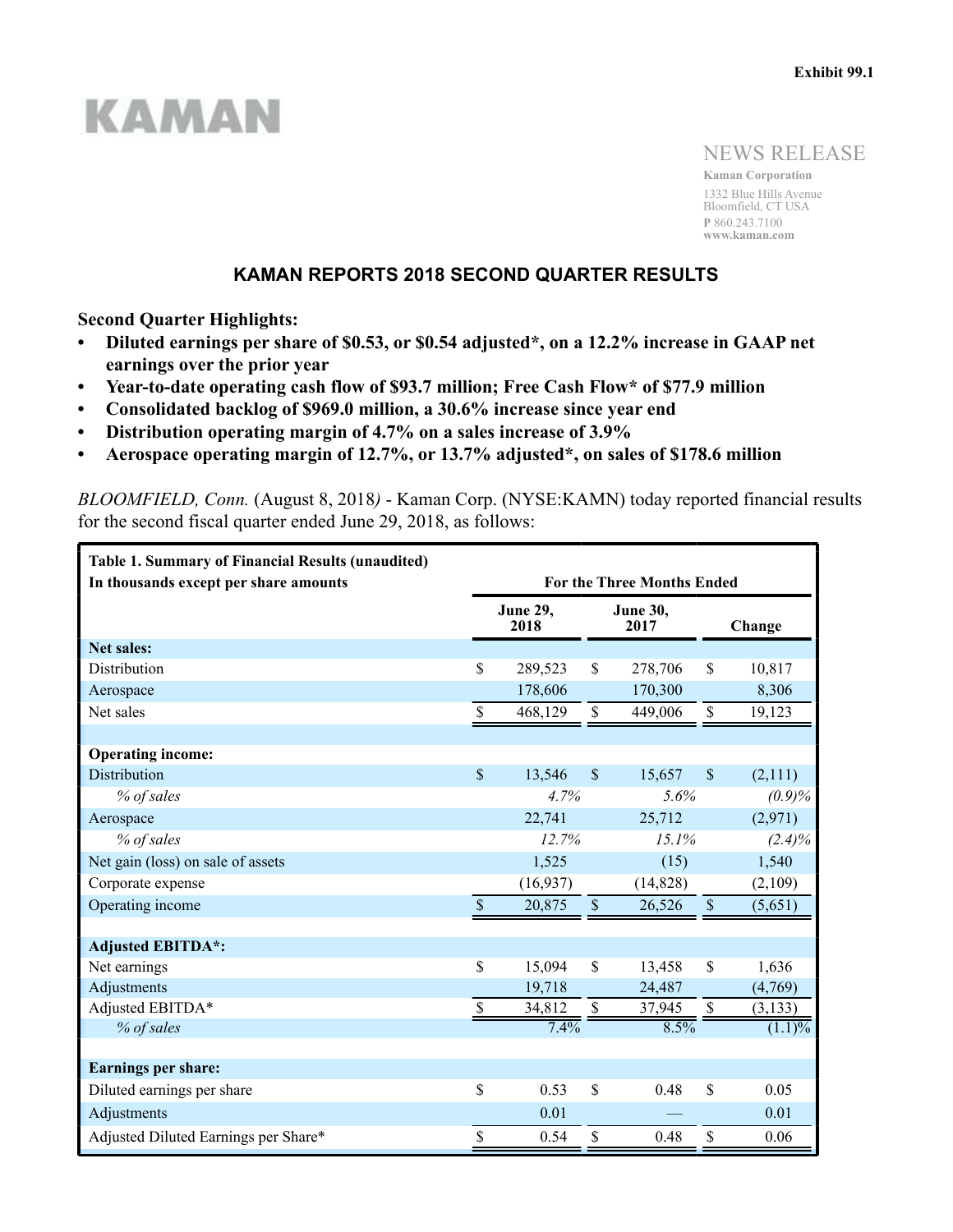Neal J. Keating, Chairman, President and Chief Executive Officer, commented, "Our second quarter results benefited from increased demand across our broad Aerospace product offerings and continued organic sales growth at Distribution. As we look to the remainder of the year we remain encouraged by the underlying performance of both of our operating segments.

At Distribution, we have completed a significant portion of our national account onboarding processes, which we expect will lead to stronger sales in the second half of the year. As a result, we are increasing our expectations for organic sales growth for the full year to 5% to 8%. Operating margin for the segment was below expectations as a number of items impacted performance for the second quarter, including lower vendor incentives, higher than anticipated group health and employee costs, and increased freight costs. In addition, we began to implement restructuring actions to improve organizational effectiveness while reducing selling, general and administrative costs. These actions are expected to result in approximately \$0.6 million of additional expense in 2018 and generate annual savings of approximately \$2.5 million.

At Aerospace, we won a number of contract awards that contributed to our backlog of \$825 million at quarter end. We expect to conclude deliveries on Option 13 of our JPF USG Contract in the near term and continue to work through our more than \$400 million of backlog for this product. Demand for the JPF remains strong, as evidenced by our recently announced \$69.4 million USG order and we are working on a number of other significant new opportunities. We expect an increase in sales and margin for the remainder of the year at Aerospace as the sales mix shifts to higher margin JPF and specialty bearings products which are both benefiting from the strong order intake we have seen through the first half of the year."

Chief Financial Officer, Robert D. Starr, commented, "We continued to generate strong cash flow in the second quarter leading to year-to-date cash flow from operations of \$93.7 million and Free Cash Flow\* of \$77.9 million. As we discussed last quarter, we made an additional \$10.0 million discretionary pension contribution in April bringing our year to date contributions to \$20.0 million. We received a favorable tax benefit for the second quarter contribution and as a result recorded a discrete benefit in the period which helped lower our second quarter effective tax rate to 18.6%. Similar to the first quarter, sales and earnings in the second quarter benefited from the adoption of the new revenue standard.

We are revising our outlook for the year to reflect the performance we achieved through the first half of 2018. For Aerospace we are tightening up our sales range and now expect sales in the range of \$755 million to \$775 million, while increasing our expectations for operating margin to 15.9% to 16.1%, or 16.6% to 16.8% when adjusted for the \$5.5 million of anticipated restructuring costs. This new range implies a significant increase in margins in the back half of the year and is primarily due to the expected increase in sales of JPF and specialty bearings products, and the benefit from our restructuring actions.

At Distribution, our prior sales outlook for the year implied an organic growth rate of 3% to 7%. To-date we have seen organic growth of 4.2% and with the completion of a significant portion of our onboarding processes for our new national accounts we are raising our full year sales expectations at Distribution to a range of \$1,135 million to \$1,170 million. We are lowering our expectations for operating margin at Distribution to reflect a shift in the anticipated sales mix, the anticipated cost of the restructuring activities and the impact from the forecasted continuation of increased group health costs for the remainder of the year. We now expect operating margin in the range of 4.8% to 5.0%, or 4.9% to 5.1% when adjusted for the \$0.6 million of restructuring costs. We expect to realize a portion of the benefit from these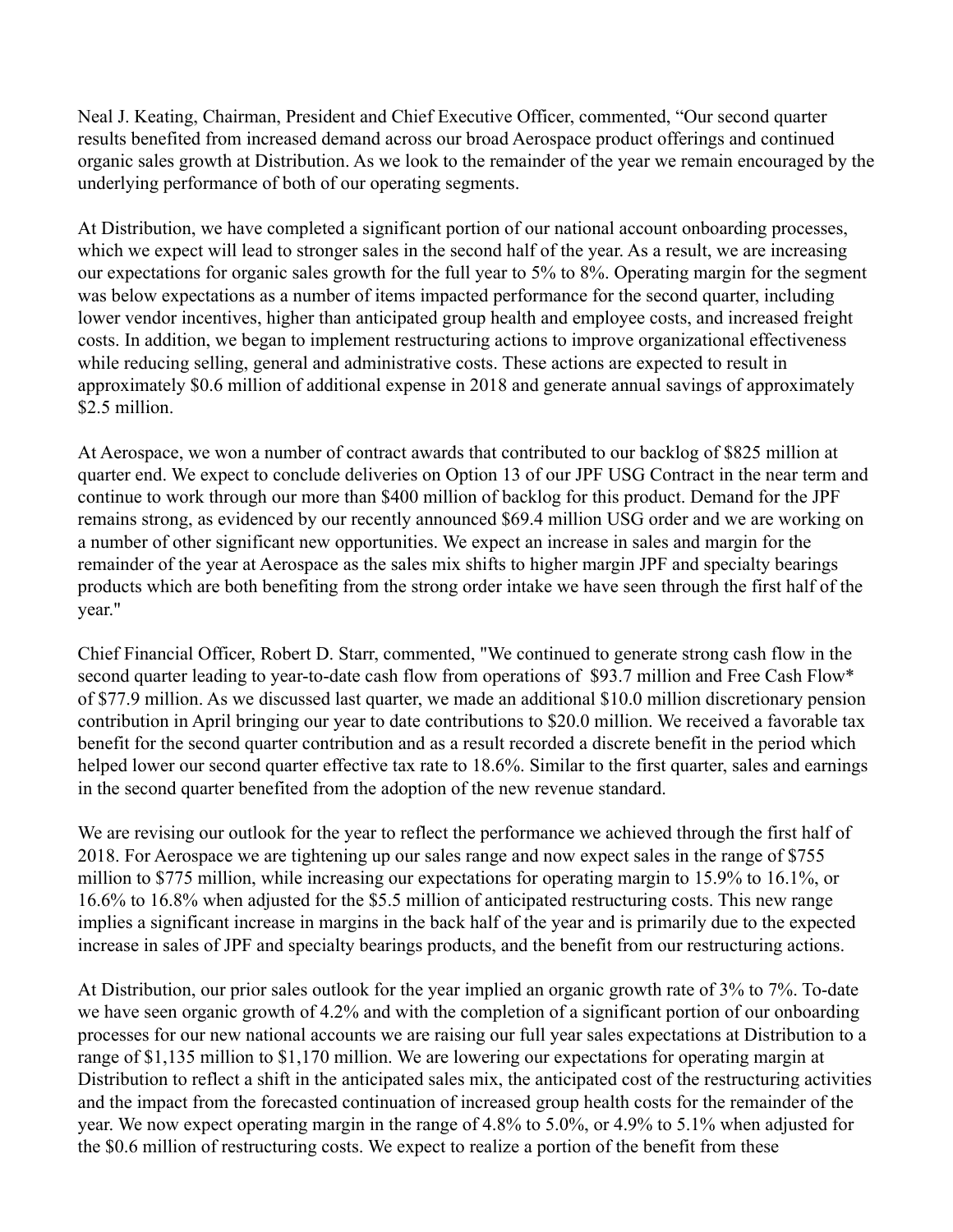restructuring actions in 2018 and this, when coupled with improved leverage from the anticipated increase in organic sales, provides us with confidence that operating margins will increase in the back half of the year.

Looking at the remainder of the outlook, we are revising our expectations for Corporate expense and the effective tax rate for the year. The trends in employee related and group health costs that impacted Distribution are also impacting our expectations for Corporate expense, which we now expect to be \$60.0 million, \$1.0 million higher than our previous outlook.

We are revising our expectations for the full year tax rate from 25.5% to 26.5% to 24.5% to account for the discrete benefit we received from the additional pension contribution in the second quarter. We are evaluating the benefits of making another discretionary pension contribution in the third quarter which would also allow us to receive a favorable tax benefit. If we make this contribution in the third quarter we would expect to record an additional discrete tax benefit in the third quarter; however, the potential cash outlay in the third quarter and the related tax benefit have not been included in our current outlook for the year.

Finally, we are making a minor revision to our expected weighted average diluted shares outstanding from 28.0 million to 28.2 million."

# **2018 Outlook**

The Company's revised 2018 outlook is as follows:

- Distribution:
	- Sales of \$1,135 million to \$1,170 million  $\circ$
	- Operating margins of 4.8% to 5.0%, or 4.9% to 5.1% when adjusted for the \$0.6 million of  $\circ$ restructuring costs
	- Depreciation and amortization expense of approximately \$15.0 million  $\circ$
- Aerospace:
	- Sales of \$755.0 million to \$775.0 million  $\circ$
	- Operating margins of 15.9% to 16.1%, or 16.6% to 16.8% when adjusted\* for approximately \$5.5 million in anticipated restructuring and transition costs
	- Depreciation and amortization expense of approximately \$24.0 million  $\circ$
- Interest expense of approximately \$20.0 million
- Corporate expenses of approximately \$60.0 million
- Net periodic pension benefit of approximately \$12.5 million
- Estimated annualized tax rate of approximately 24.5%
- Consolidated depreciation and amortization expense of approximately \$43.0 million
- Capital expenditures of approximately \$35.0 million
- Cash flows from operations in the range of \$185.0 million to \$210.0 million; Free Cash Flow\* in the range of \$150.0 million to \$175.0 million, which includes \$20 million of discretionary pension contributions
- Weighted average diluted shares outstanding of 28.2 million

# **Please see the MD&A section of the Company's Form 10-Q filed with the Securities and Exchange Commission concurrently with the issuance of this release for greater detail on our results and various company programs.**

**A conference call has been scheduled for tomorrow, August 9, 2018, at 8:30 AM ET.** Listeners may access the call live by telephone at (844) 473-0975 and from outside the U.S. at (562) 350-0826 using the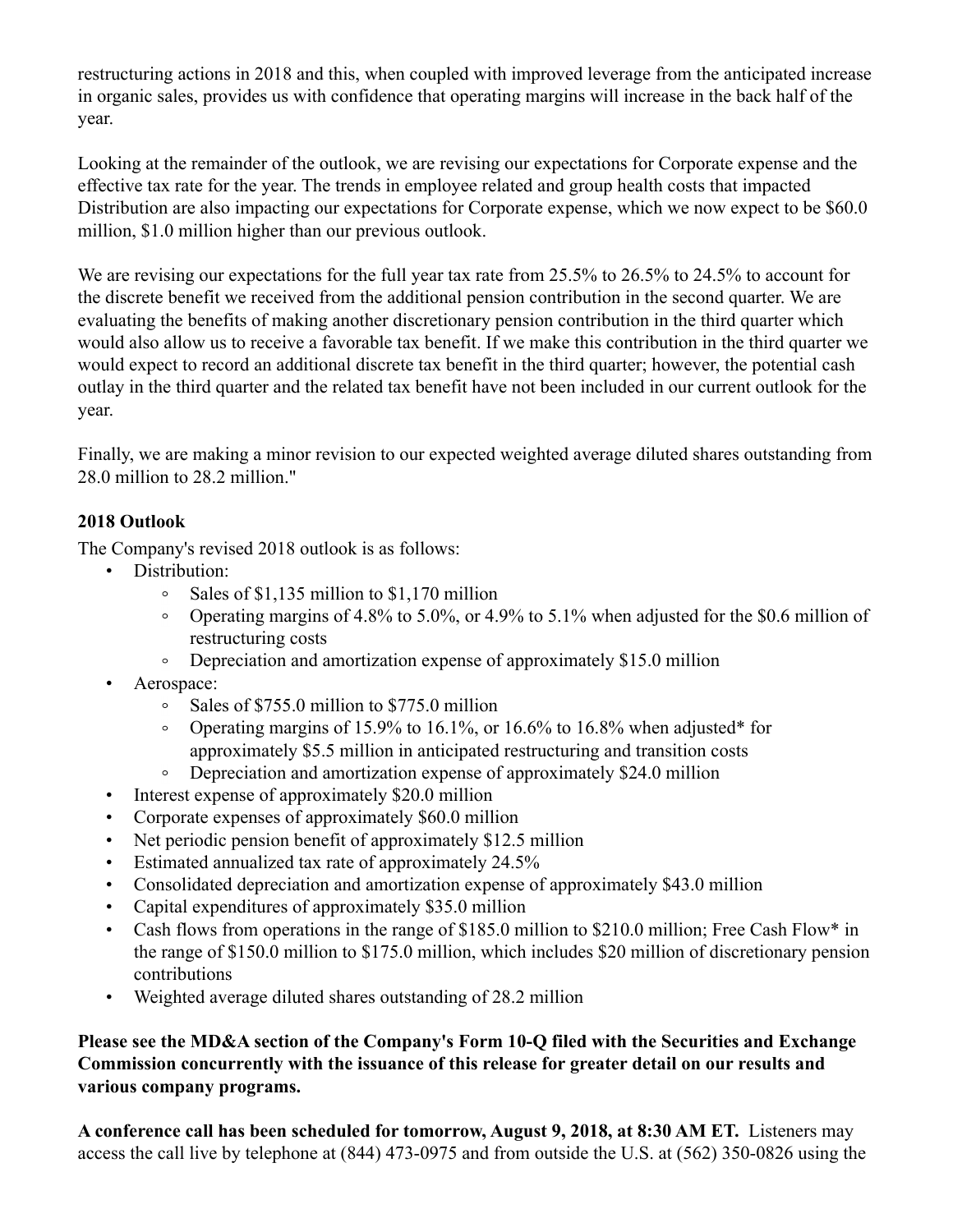Conference ID: 1088169; or, via the Internet at www.kaman.com. A replay will also be available two hours after the call and can be accessed at (855) 859-2056 or (404) 537-3406 using the Conference ID: 1088169. In its discussion, management may reference certain non-GAAP financial measures related to company performance. A reconciliation of that information to the most directly comparable GAAP measures is provided in this release.

## **About Kaman Corporation**

Kaman Corporation, founded in 1945 by aviation pioneer Charles H. Kaman, and headquartered in Bloomfield, Connecticut conducts business in the aerospace and industrial distribution markets. The company produces and markets proprietary aircraft bearings and components; super precision, miniature ball bearings; complex metallic and composite aerostructures for commercial, military and general aviation fixed and rotary wing aircraft; safe and arming solutions for missile and bomb systems for the U.S. and allied militaries; subcontract helicopter work; restoration, modification and support of our SH-2G Super Seasprite maritime helicopters; manufacture and support of our K-MAX® manned and unmanned medium-to-heavy lift helicopters; and engineering design, analysis and certification services. The company is a leading distributor of industrial parts, and operates approximately 220 customer service centers including five distribution centers across the U.S. and Puerto Rico. Kaman offers more than five million items including electro-mechanical products, bearings, power transmission, motion control and electrical and fluid power components, automation and MRO supplies to customers in virtually every industry. Additionally, Kaman provides engineering, design and support for automation, electrical, linear, hydraulic and pneumatic systems as well as belting and rubber fabrication, customized mechanical services, hose assemblies, repair, fluid analysis and motor management. More information is available at www.kaman.com.

|                                   | <b>For the Three Months Ended</b> |      |                         |      | <b>For the Six Months Ended</b> |              |                         |
|-----------------------------------|-----------------------------------|------|-------------------------|------|---------------------------------|--------------|-------------------------|
|                                   | <b>June 29,</b><br>2018           |      | <b>June 30,</b><br>2017 |      | <b>June 29,</b><br>2018         |              | <b>June 30,</b><br>2017 |
| <b>Net sales:</b>                 |                                   |      |                         |      |                                 |              |                         |
| <b>Distribution</b>               | \$<br>289,523                     | S    | 278,706                 | -S   | 573,455                         | S            | 550,324                 |
| Aerospace                         | 178,606                           |      | 170,300                 |      | 358,001                         |              | 334,623                 |
| Net sales                         | 468.129                           |      | 449,006                 |      | 931,456                         | -S           | 884,947                 |
|                                   |                                   |      |                         |      |                                 |              |                         |
| <b>Operating income:</b>          |                                   |      |                         |      |                                 |              |                         |
| Distribution                      | \$<br>13,546                      | - \$ | 15,657                  | - \$ | 25,380                          | <sup>S</sup> | 27,073                  |
| Aerospace                         | 22,741                            |      | 25,712                  |      | 45,403                          |              | 41,742                  |
| Net gain (loss) on sale of assets | 1,525                             |      | (15)                    |      | 1,588                           |              | 5                       |
| Corporate expense                 | (16, 937)                         |      | (14, 828)               |      | (30,772)                        |              | (28, 805)               |
| Operating income                  | 20,875                            |      | 26,526                  |      | 41,599                          |              | 40,015                  |

#### **Table 2. Summary of Segment Information (in thousands) (unaudited)**

#### **Table 3. Depreciation and Amortization by Segment (in thousands) (unaudited)**

|                                       | <b>For the Three Months Ended</b> |                         |                         |        |     | <b>For the Six Months Ended</b> |                         |        |  |
|---------------------------------------|-----------------------------------|-------------------------|-------------------------|--------|-----|---------------------------------|-------------------------|--------|--|
|                                       |                                   | <b>June 29,</b><br>2018 | <b>June 30,</b><br>2017 |        |     | <b>June 29,</b><br>2018         | <b>June 30,</b><br>2017 |        |  |
| <b>Depreciation and Amortization:</b> |                                   |                         |                         |        |     |                                 |                         |        |  |
| Distribution                          |                                   | 3,428                   | - \$                    | 3,862  | - S | 6.934                           |                         | 7,895  |  |
| Aerospace                             |                                   | 6,202                   |                         | 5,795  |     | 12,512                          |                         | 11,533 |  |
| Corporate                             |                                   | 834                     |                         | 896    |     | 1.679                           |                         | 1,881  |  |
| <b>Consolidated Total</b>             |                                   | 10.464                  |                         | 10.553 |     | 21.125                          |                         | 21,309 |  |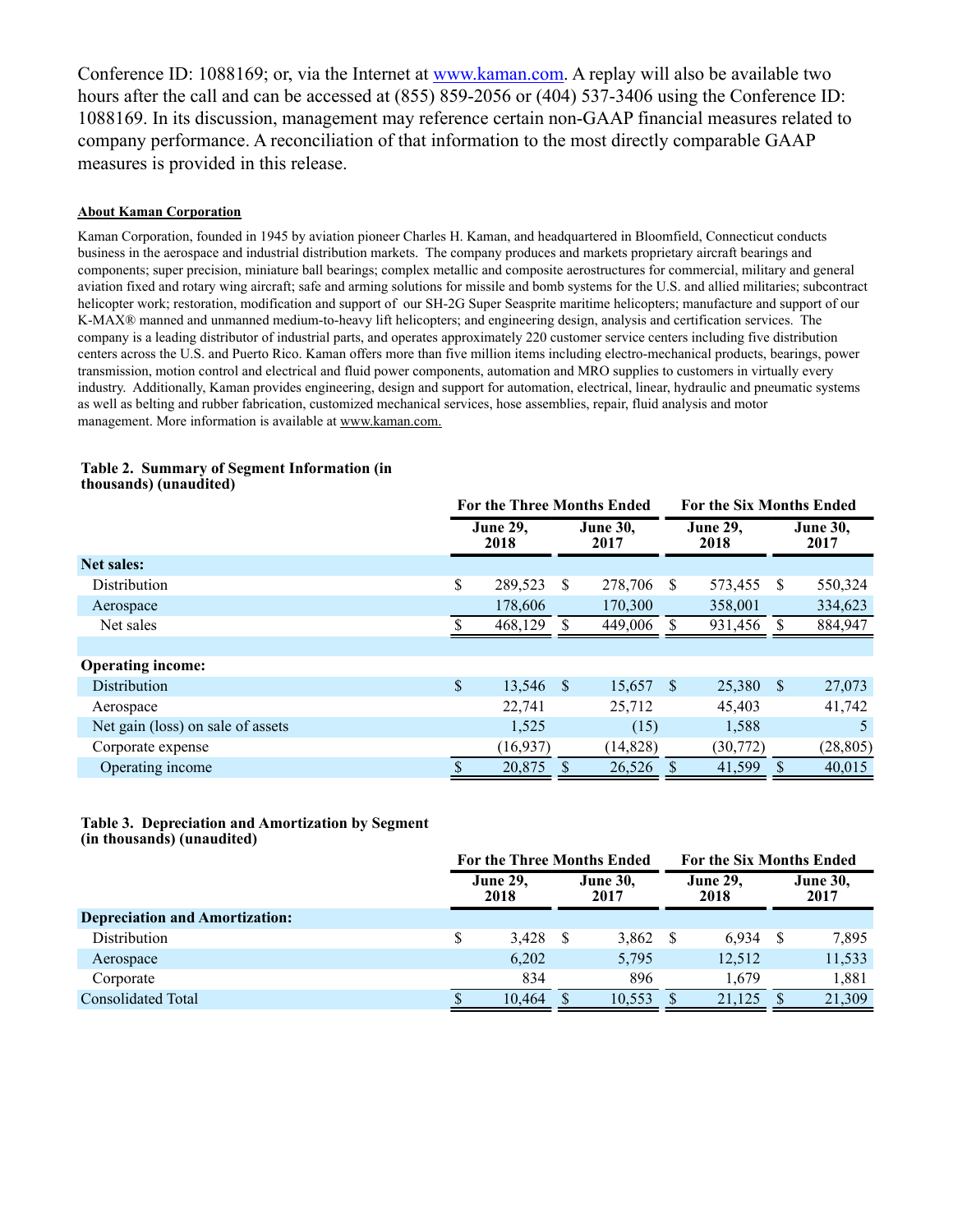## **Non-GAAP Measures Disclosure**

Management believes that the Non-GAAP (i.e. Financial measures that are noted computed in accordance with Generally Accepted Accounting Principles) financial measures identified by an asterisk (\*) used in this release or in other disclosures provide important perspectives into the Company's ongoing business performance. The Company does not intend for the information to be considered in isolation or as a substitute for the related GAAP measures. Other companies may define the measures differently. We define the Non-GAAP measures used in this release and other disclosures as follows:

**Organic Sales** - Organic Sales is defined as "Net Sales" less sales derived from acquisitions completed during the preceding twelve months. We believe that this measure provides management and investors with a more complete understanding of underlying operating results and trends of established, ongoing operations by excluding the effect of acquisitions, which can obscure underlying trends. We also believe that presenting Organic Sales separately for our segments provides management and investors with useful information about the trends impacting our segments and enables a more direct comparison to other businesses and companies in similar industries. Management recognizes that the term "Organic Sales" may be interpreted differently by other companies and under different circumstances. No other adjustments were made during the three-month and six-month fiscal periods ended June 29, 2018 and June 30, 2017. The following table illustrates the calculation of Organic Sales using the GAAP measure, "Net Sales".

|                          | <b>For the Three Months Ended</b> |                         |                         |         |                         | <b>For the Six Months Ended</b> |              |                         |  |
|--------------------------|-----------------------------------|-------------------------|-------------------------|---------|-------------------------|---------------------------------|--------------|-------------------------|--|
|                          |                                   | <b>June 29,</b><br>2018 | <b>June 30,</b><br>2017 |         | <b>June 29,</b><br>2018 |                                 |              | <b>June 30,</b><br>2017 |  |
| Distribution             |                                   |                         |                         |         |                         |                                 |              |                         |  |
| Net sales                | \$                                | 289,523                 | \$                      | 278,706 | \$                      | 573,455                         | \$           | 550,324                 |  |
| <b>Acquisition Sales</b> |                                   |                         |                         |         |                         |                                 |              |                         |  |
| Organic Sales            |                                   | 289,523                 | \$                      | 278,706 | \$                      | 573,455                         | \$           | 550,324                 |  |
| Aerospace                |                                   |                         |                         |         |                         |                                 |              |                         |  |
| Net sales                | \$                                | 178,606                 | \$                      | 170,300 | \$                      | 358,001                         | \$           | 334,623                 |  |
| <b>Acquisition Sales</b> |                                   |                         |                         |         |                         |                                 |              |                         |  |
| Organic Sales            |                                   | 178,606                 | \$                      | 170,300 | \$                      | 358,001                         | \$           | 334,623                 |  |
| Consolidated             |                                   |                         |                         |         |                         |                                 |              |                         |  |
| Net sales                | \$                                | 468,129                 | \$                      | 449,006 | \$                      | 931,456                         | $\mathbb{S}$ | 884,947                 |  |
| <b>Acquisition Sales</b> |                                   |                         |                         |         |                         |                                 |              |                         |  |
| Organic Sales            |                                   | 468,129                 | \$                      | 449,006 | \$                      | 931,456                         | \$           | 884,947                 |  |

## **Table 4. Organic Sales (in thousands) (unaudited)**

**Organic Sales per Sales Day** - Organic Sales per Sales Day is defined as GAAP "Net sales of the Distribution segment" less sales derived from acquisitions completed during the preceding twelve months divided by the number of Sales Days in a given period. Sales days ("Sales Days") are the days that the Distribution segment's branch locations were open for business and exclude weekends and holidays. Management believes Organic Sales per Sales Day provides an important perspective on how net sales may be impacted by the number of days the segment is open for business and provides a basis for comparing periods in which the number of Sales Days differs.

The following table illustrates the calculation of Organic Sales per Sales Day using "Net sales: Distribution" from the "Segment and Geographic Information" footnote in the "Notes to Consolidated Financial Statements" included in the Company's Form 10-Q filed with the Securities and Exchange Commission on August 8, 2018.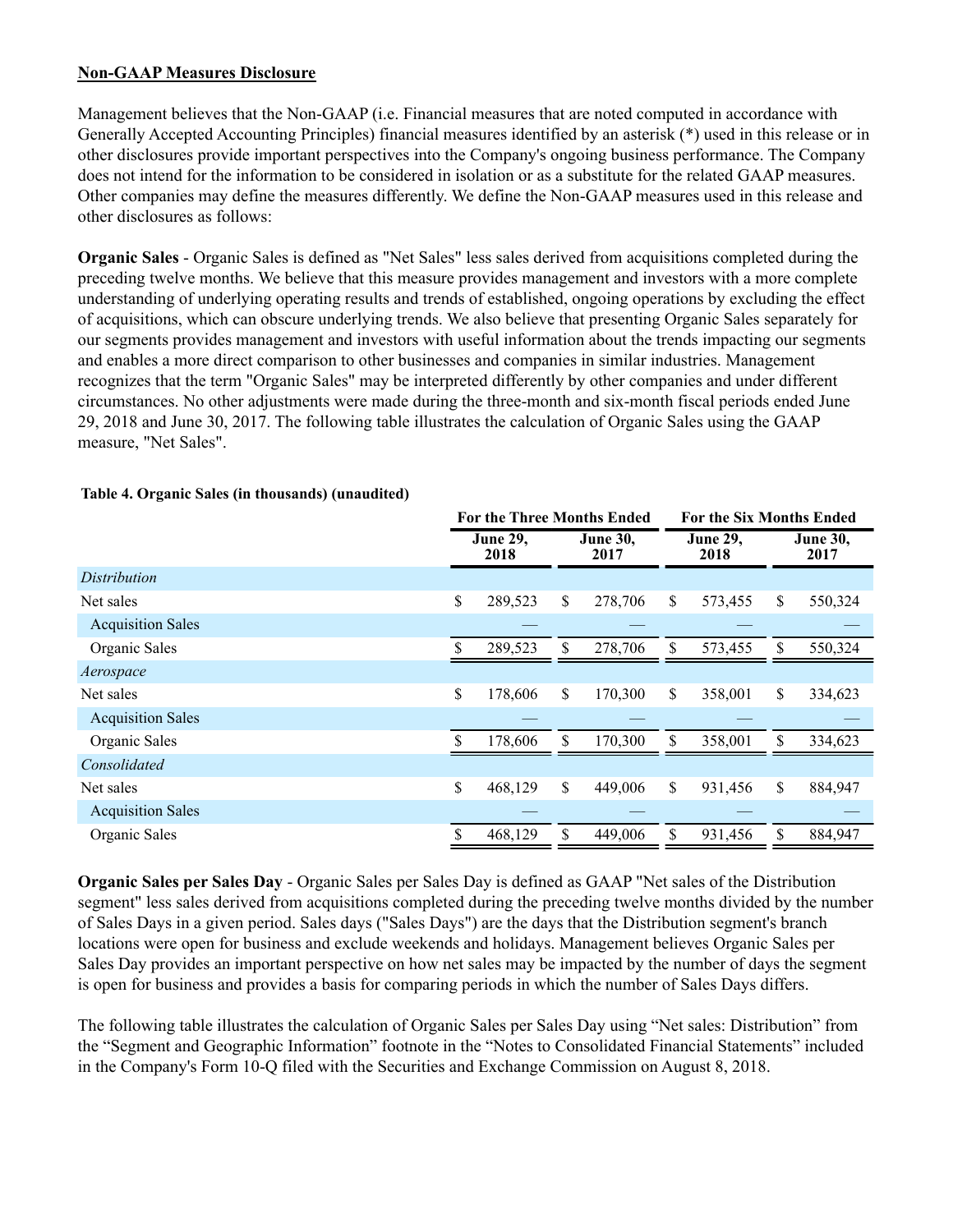# **Table 5. Distribution - Organic Sales Per Sales Day (in thousands, except days)**

| (unaudited)                                |             | <b>For the Three Months Ended</b> |                         |                                 |                           | <b>For the Six Months Ended</b> |              |                          |
|--------------------------------------------|-------------|-----------------------------------|-------------------------|---------------------------------|---------------------------|---------------------------------|--------------|--------------------------|
|                                            |             |                                   | <b>June 29,</b><br>2018 | June $30,$<br>2017              |                           | <b>June 29,</b><br>2018         |              | <b>June 30,</b><br>2017  |
|                                            |             |                                   |                         |                                 |                           |                                 |              |                          |
| Current period                             |             |                                   |                         |                                 |                           |                                 |              |                          |
| Net sales                                  |             | \$                                | 289,523                 | \$<br>278,706                   | \$                        | 573,455                         | \$           | 550,324                  |
| Sales days                                 |             |                                   | 64                      | 64                              |                           | 128                             |              | 128                      |
| Sales per Sales Day for the current period | a           | S.                                | 4,524                   | \$<br>4,355                     | \$                        | 4,480                           | \$           | 4,299                    |
|                                            |             |                                   |                         |                                 |                           |                                 |              |                          |
| Prior period                               |             |                                   |                         |                                 |                           |                                 |              |                          |
| Net sales from the prior year              |             | \$                                | 278,706                 | \$<br>286,052                   | $\boldsymbol{\mathsf{S}}$ | 550,324                         | $\mathbb{S}$ | 574,716                  |
| Sales days from the prior year             |             |                                   | 64                      | 64                              |                           | 128                             |              | 129                      |
| Sales per Sales day from the prior year    | $\mathbf b$ | $\mathbb{S}$                      | 4,355                   | \$<br>4,470                     | \$                        | 4,299                           | \$           | 4,455                    |
|                                            |             |                                   |                         |                                 |                           |                                 |              |                          |
| % change                                   | $(a-b)=b$   |                                   | 3.9%                    | $(2.6)\%$                       |                           | 4.2%                            |              | $(3.5)\%$                |
| <b>Table 6. Distribution - Sales Days</b>  |             |                                   |                         |                                 |                           |                                 |              |                          |
|                                            |             | First<br><b>Ouarter</b>           |                         | <b>Second</b><br><b>Ouarter</b> |                           | <b>Third</b><br>Ouarter         |              | Fourth<br><b>Ouarter</b> |
| <b>Distribution Sales Days</b>             |             |                                   |                         |                                 |                           |                                 |              |                          |
| 2018 Sales Days by quarter                 |             |                                   | 64                      | 64                              |                           | 63                              |              | 62                       |
| 2017 Sales Days by quarter                 |             |                                   | 64                      | 64                              |                           | 62                              |              | 62                       |
| 2016 Sales Days by quarter                 |             |                                   | 65                      | 64                              |                           | 63                              |              | 61                       |

**Adjusted EBITDA** - Adjusted EBITDA is defined as net earnings before interest, taxes, other expense (income), net, depreciation and amortization and certain items that are not indicative of the operating performance of the Company's segments or corporate function for the period presented. Adjusted EBITDA differs from net earnings, as calculated in accordance with GAAP, in that it excludes interest expense, net, income tax expense, depreciation and amortization, other expense (income), net and certain items that are not indicative of the operating performance of the Company's segments or corporate function for the period presented. We have made numerous investments in our business, such as acquisitions and capital expenditures, including facility improvements, new machinery and equipment, improvements to our information technology infrastructure and new ERP systems, which we have adjusted for in Adjusted EBITDA. Adjusted EBITDA also does not give effect to cash used for debt service requirements and thus does not reflect funds available for distributions, reinvestments or other discretionary uses. Management believes Adjusted EBITDA provides an additional perspective on the operating results of the organization and its earnings capacity and helps improve the comparability of our results between periods because it provides a view of our operations that excludes items that management believes are not reflective of operating performance, such as items traditionally removed from net earnings in the calculation of EBITDA as well as Other expense (income), net and certain items that are not indicative of the operating performance of the Company's segments or corporate function for the period presented. Adjusted EBITDA is not presented as an alternative measure of operating performance, as determined in accordance with GAAP. No other adjustments were made during the three-month and six-month fiscal periods ended June 29, 2018 and June 30, 2017. The following table illustrates the calculation of Adjusted EBITDA using GAAP measures: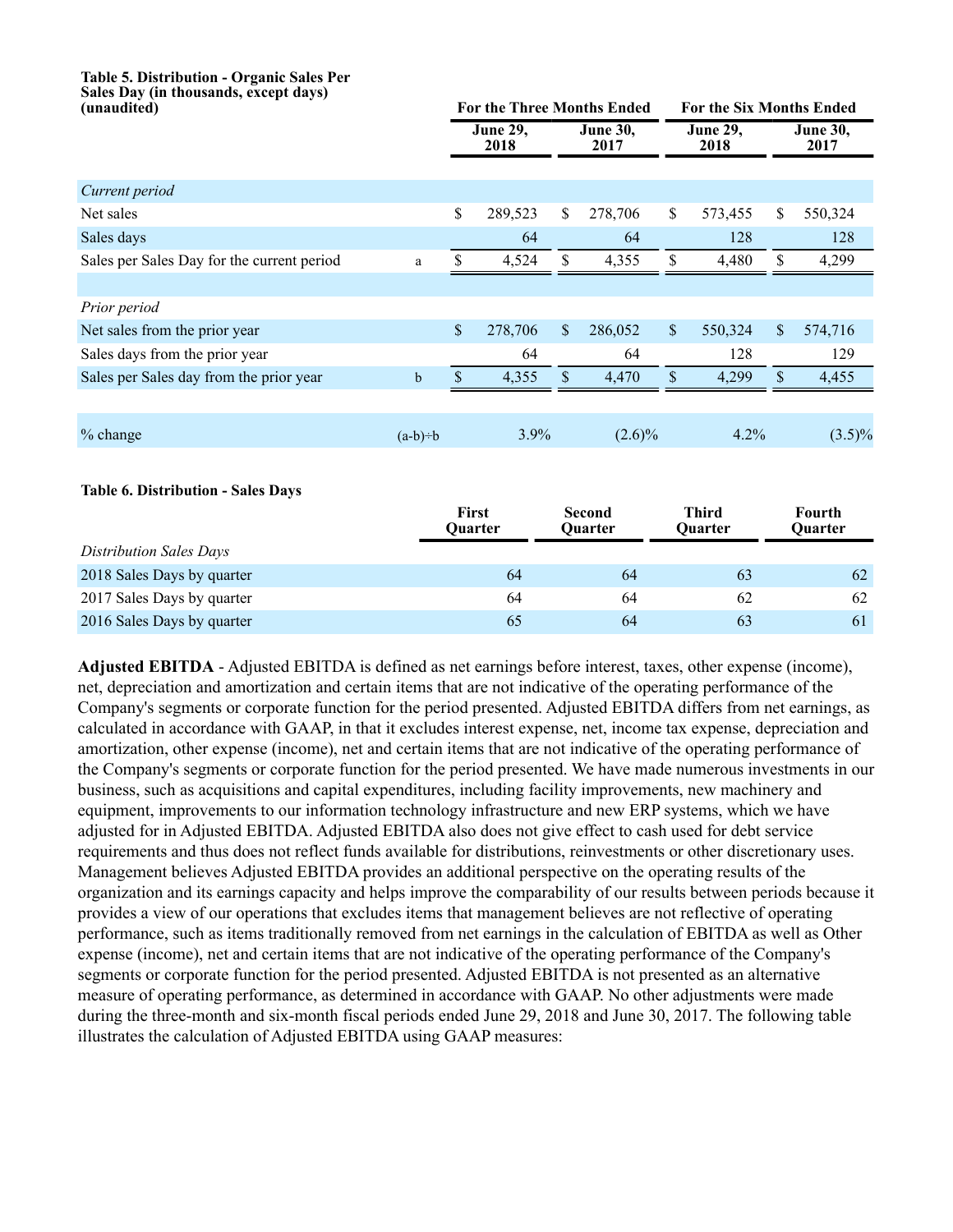## **Table 7. Adjusted EBITDA (in thousands) (unaudited)**

|                                   |               | <b>For the Three Months Ended</b> |                           |                         |                           | For the Six Months Ended |                           |                         |  |  |
|-----------------------------------|---------------|-----------------------------------|---------------------------|-------------------------|---------------------------|--------------------------|---------------------------|-------------------------|--|--|
|                                   |               | <b>June 29,</b><br>2018           |                           | <b>June 30,</b><br>2017 |                           | <b>June 29,</b><br>2018  |                           | <b>June 30,</b><br>2017 |  |  |
| <b>Adjusted EBITDA</b>            |               |                                   |                           |                         |                           |                          |                           |                         |  |  |
| <b>Consolidated Results</b>       |               |                                   |                           |                         |                           |                          |                           |                         |  |  |
| Sales                             | $\mathbb S$   | 468,129                           | $\mathsf{\$}$             | 449,006                 | $\boldsymbol{\mathsf{S}}$ | 931,456                  | $\boldsymbol{\mathsf{S}}$ | 884,947                 |  |  |
|                                   |               |                                   |                           |                         |                           |                          |                           |                         |  |  |
| Net earnings                      | $\mathsf{\$}$ | 15,094                            | $\boldsymbol{\mathsf{S}}$ | 13,458                  | $\boldsymbol{\mathsf{S}}$ | 29,160                   | $\mathsf{\$}$             | 19,749                  |  |  |
|                                   |               |                                   |                           |                         |                           |                          |                           |                         |  |  |
| Interest expense, net             | $\mathbb{S}$  | 5,002                             | $\mathbf{\hat{S}}$        | 6,122                   | \$                        | 10,354                   | \$                        | 10,282                  |  |  |
| Income tax expense                |               | 3,457                             |                           | 7,881                   |                           | 8,134                    |                           | 11,797                  |  |  |
| Other expense (income), net       |               | 361                               |                           | (69)                    |                           | 19                       |                           | (228)                   |  |  |
| Depreciation and amortization     |               | 10,464                            |                           | 10,553                  |                           | 21,125                   |                           | 21,309                  |  |  |
| Other Adjustments:                |               |                                   |                           |                         |                           |                          |                           |                         |  |  |
| Restructuring and severance costs |               | 1,954                             |                           |                         |                           | 3,647                    |                           |                         |  |  |
| Gain on the sale of land          |               | (1,520)                           |                           |                         |                           | (1,520)                  |                           |                         |  |  |
| Adjustments                       | \$            | 19,718                            | \$                        | 24,487                  | $\mathbf S$               | 41,759                   | \$                        | 43,160                  |  |  |
|                                   |               |                                   |                           |                         |                           |                          |                           |                         |  |  |
| Adjusted EBITDA                   | \$.           | 34,812                            | \$                        | 37,945                  | \$                        | 70,919                   | \$                        | 62,909                  |  |  |
| Adjusted EBITDA margin            |               | 7.4%                              |                           | 8.5%                    |                           | 7.6%                     |                           | 7.1%                    |  |  |

Free Cash Flow - Free Cash Flow is defined as GAAP "Net cash provided by (used in) operating activities" in a period less "Expenditures for property, plant & equipment" in the same period. Management believes Free Cash Flow provides an important perspective on our ability to generate cash from our business operations and, as such, that it is an important financial measure for use in evaluating the Company's financial performance. Free Cash Flow should not be viewed as representing the residual cash flow available for discretionary expenditures such as dividends to shareholders or acquisitions, as it may exclude certain mandatory expenditures such as repayment of maturing debt and other contractual obligations. Management uses Free Cash Flow internally to assess overall liquidity. The following table illustrates the calculation of Free Cash Flow using "Net cash provided by (used in) operating activities" and "Expenditures for property, plant & equipment", GAAP measures from the Condensed Consolidated Statements of Cash Flows included in this release.

## **Table 8. Free Cash Flow (in thousands) (unaudited)**

|                                                 | For the Six<br><b>Months Ended</b> | For the Three<br><b>Months Ended</b> | For the Three<br><b>Months Ended</b> |
|-------------------------------------------------|------------------------------------|--------------------------------------|--------------------------------------|
|                                                 | <b>June 29,</b><br>2018            | March 30,<br>2018                    | <b>June 29,</b><br>2018              |
| Net cash provided by operating activities       | 93.742                             | 56,913                               | 36,829                               |
| Expenditures for property, plant $\&$ equipment | (15, 812)                          | (6, 422)                             | (9,390)                              |
| Free Cash Flow                                  | \$<br>77.930                       | 50,491                               | 27.439                               |

| Table 9. Free Cash Flow - 2018 Outlook (in millions) | 2018 Outlook |                       |    |  |        |
|------------------------------------------------------|--------------|-----------------------|----|--|--------|
| Free Cash Flow:                                      |              |                       |    |  |        |
| Net cash provided by operating activities            |              | $185.0 \text{ to }$ S |    |  | 210.0  |
| Less: Expenditures for property, plant and equipment |              | $(35.0)$ to           |    |  | (35.0) |
| Free Cash Flow                                       |              | 150.0                 | tο |  | 1750   |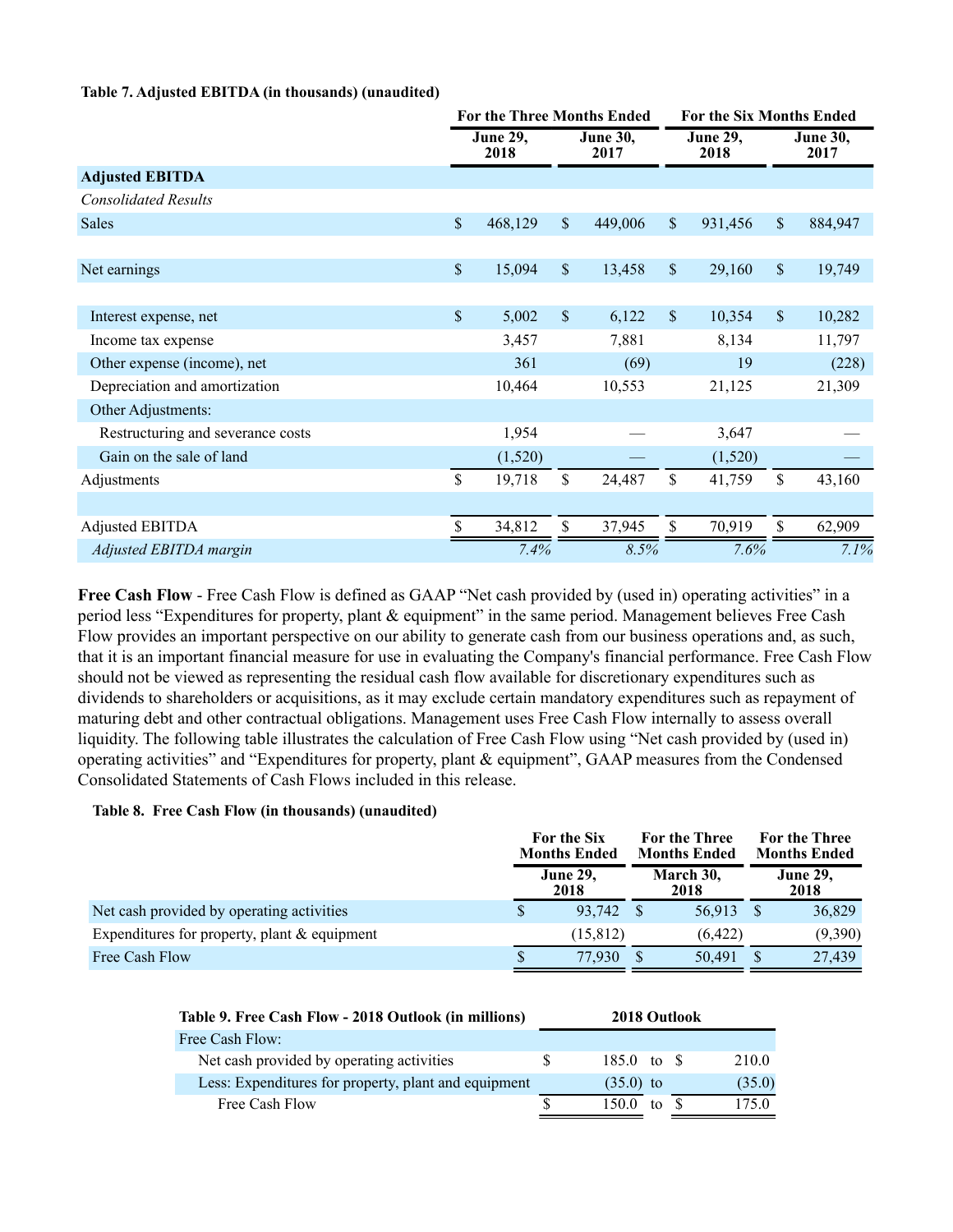**Debt to Capitalization Ratio** - Debt to Capitalization Ratio is calculated by dividing debt by capitalization. Debt is defined as GAAP "Current portion of long-term debt" plus "Long-term debt, excluding current portion". Capitalization is defined as Debt plus GAAP "Total shareholders' equity". Management believes that Debt to Capitalization Ratio is a measurement of financial leverage and provides an insight into the financial structure of the Company and its financial strength. The following table illustrates the calculation of Debt to Capitalization Ratio using GAAP measures from the Condensed Consolidated Balance Sheets included in this release.

#### **Table 10. Debt to Capitalization Ratio (in thousands) (unaudited)**

|                                                                       | <b>June 29,</b><br>2018 |          | December 31,<br>2017 |
|-----------------------------------------------------------------------|-------------------------|----------|----------------------|
| Current portion of long-term debt                                     | 8,125                   |          | 7,500                |
| Long-term debt, excluding current portion, net of debt issuance costs | 316,168                 |          | 391,651              |
| Debt                                                                  | 324,293                 | <b>S</b> | 399,151              |
| Total shareholders' equity                                            | 642,772                 |          | 635,656              |
| Capitalization                                                        | 967,065                 |          | 1,034,807            |
| Debt to Capitalization Ratio                                          | 33.5%                   |          | 38.6%                |

**Adjusted Net Earnings and Adjusted Diluted Earnings Per Share** - Adjusted Net Earnings and Adjusted Diluted Earnings per Share are defined as GAAP "Net earnings" and "Diluted earnings per share", less items that are not indicative of the operating performance of the business for the periods presented. These items are included in the reconciliation below. Management uses Adjusted Net Earnings and Adjusted Diluted Earnings per Share to evaluate performance period over period, to analyze the underlying trends in our business and to assess its performance relative to its competitors. We believe that this information is useful for investors and financial institutions seeking to analyze and compare companies on the basis of operating performance.

The following table illustrates the calculation of Adjusted Net Earnings and Adjusted Diluted Earnings per Share using "Net earnings" and "Diluted earnings per share" from the "Consolidated Statements of Operations" included in the Company's Form 10-Q filed with the Securities and Exchange Commission on August 8, 2018.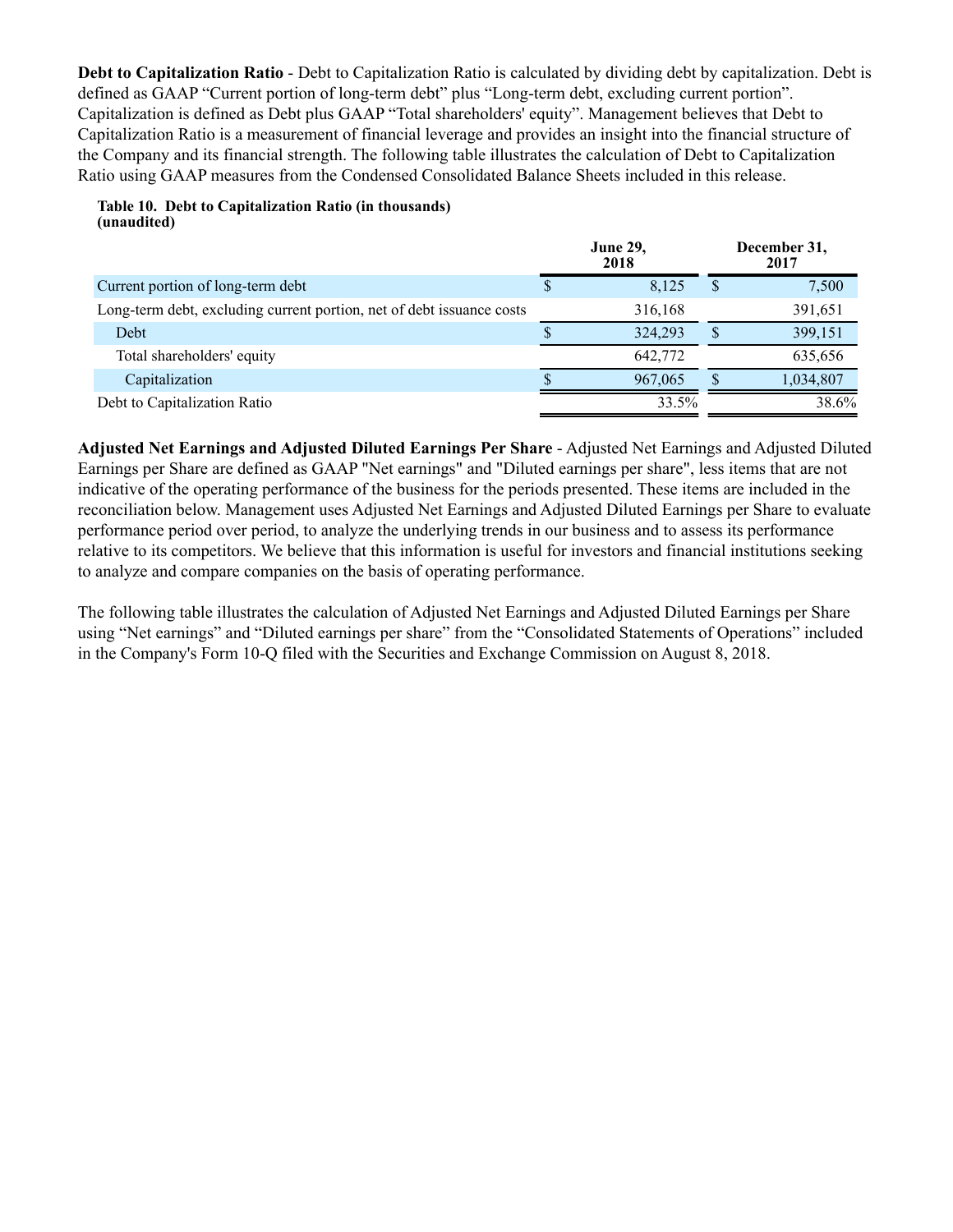# **Table 11. Adjusted Net Earnings and Adjusted Diluted Earnings per Share**

## **(In thousands except per share amounts) (unaudited)**

|                                                    | <b>For the Three Months Ended</b> |                         | <b>For the Six Months Ended</b> |                  |              |                  |                      |                         |
|----------------------------------------------------|-----------------------------------|-------------------------|---------------------------------|------------------|--------------|------------------|----------------------|-------------------------|
|                                                    |                                   | <b>June 29,</b><br>2018 |                                 | June 30,<br>2017 |              | June 29,<br>2018 |                      | <b>June 30,</b><br>2017 |
| Adjustments to Net Earnings, pre tax               |                                   |                         |                                 |                  |              |                  |                      |                         |
| Restructuring and severance costs at Aerospace     | \$                                | 1,804                   | $\mathcal{S}$                   |                  | \$           | 3,497            | $\sqrt{\frac{2}{5}}$ |                         |
| Restructuring and severances costs at Distribution |                                   | 150                     |                                 |                  |              | 150              |                      |                         |
| Gain on the sale of land                           |                                   | (1,520)                 |                                 |                  |              | (1,520)          |                      |                         |
| Adjustments, pre tax                               | \$                                | 434                     | $\boldsymbol{\mathsf{S}}$       |                  | \$           | $2,127$ \$       |                      |                         |
|                                                    |                                   |                         |                                 |                  |              |                  |                      |                         |
| Tax Effect of Adjustments to Net Earnings          |                                   |                         |                                 |                  |              |                  |                      |                         |
| Restructuring and severance costs at Aerospace     | \$                                | 451                     | $\mathcal{S}$                   |                  | \$           | 874              | $\mathsf{\$}$        |                         |
| Restructuring and severances costs at Distribution |                                   | 38                      |                                 |                  |              | 38               |                      |                         |
| Gain on the sale of land                           |                                   | (380)                   |                                 |                  |              | (380)            |                      |                         |
| Tax effect of Adjustments                          | \$                                | 109                     | $\mathbf{\hat{S}}$              |                  | \$           | 532              | $\mathcal{S}$        |                         |
|                                                    |                                   |                         |                                 |                  |              |                  |                      |                         |
| Adjustments to Net Earnings, net of tax            |                                   |                         |                                 |                  |              |                  |                      |                         |
| GAAP Net Earnings, as reported                     | \$                                | 15,094                  | \$                              | 13,458           | \$           | 29,160           | $\sqrt{\ }$          | 19,749                  |
| Restructuring and severance costs at Aerospace     |                                   | 1,353                   |                                 |                  |              | 2,623            |                      |                         |
| Restructuring and severances costs at Distribution |                                   | 112                     |                                 |                  |              | 112              |                      |                         |
| Gain on the sale of land                           |                                   | (1,140)                 |                                 |                  |              | (1, 140)         |                      |                         |
| <b>Adjusted Net Earnings</b>                       | $\mathsf{\$}$                     | 15,419                  | $\sqrt{\ }$                     | 13,458           | $\mathbb{S}$ | 30,755           | $\mathbb{S}$         | 19,749                  |
|                                                    |                                   |                         |                                 |                  |              |                  |                      |                         |
| Calculation of Adjusted Diluted Earnings per Share |                                   |                         |                                 |                  |              |                  |                      |                         |
| GAAP diluted earnings per share                    | \$                                | 0.53                    | \$                              | 0.48             | $\mathbf S$  | 1.03             | $\mathbf S$          | 0.70                    |
| Restructuring and severance costs at Aerospace     |                                   | 0.05                    |                                 |                  |              | 0.09             |                      |                         |
| Restructuring and severances costs at Distribution |                                   |                         |                                 |                  |              |                  |                      |                         |
| Gain on the sale of land                           |                                   | (0.04)                  |                                 |                  |              | (0.04)           |                      |                         |
| Adjusted Diluted Earnings per Share                | $\mathsf{\$}$                     | 0.54                    | $\mathbb S$                     | 0.48             | \$           | 1.08             | $\$$                 | 0.70                    |
|                                                    |                                   |                         |                                 |                  |              |                  |                      |                         |
| Diluted weighted average shares outstanding        |                                   | 28,349                  |                                 | 27,842           |              | 28,258           |                      | 28,370                  |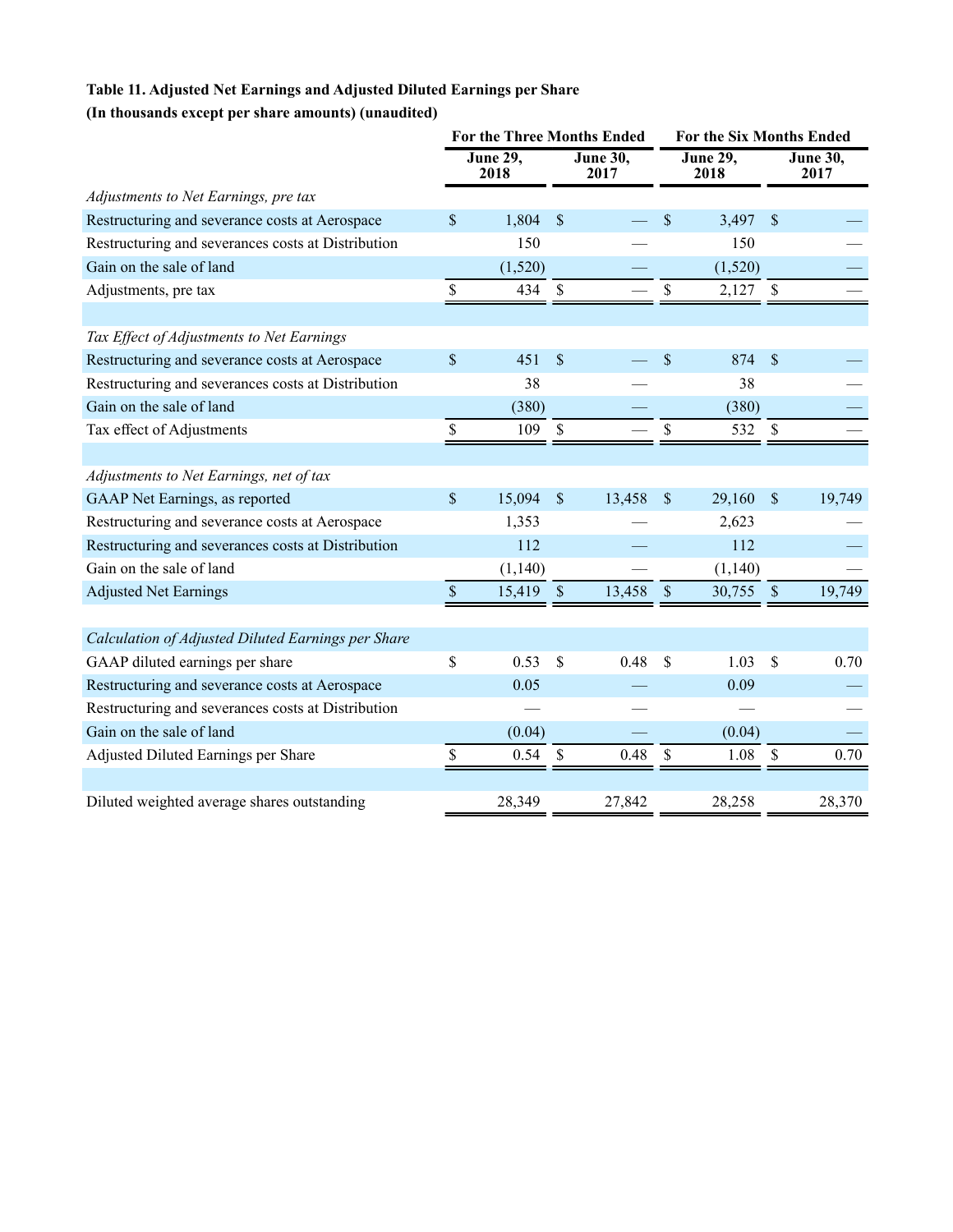**Adjusted Net Sales and Adjusted Operating Income** - Adjusted Net Sales is defined as net sales, less items not indicative of normal sales, such as revenue recorded related to the settlement of claims. Adjusted Operating Income is defined as operating income, less items that are not indicative of the operating performance of the Company's segments or corporate function for the period presented. These items are included in the reconciliation below. Management uses Adjusted Net Sales and Adjusted Operating Income to evaluate performance period over period, to analyze underlying trends in our segments and corporate function and to assess their performance relative to their competitors. We believe that this information is useful for investors and financial institutions seeking to analyze and compare companies on the basis of operating performance. The following table illustrates the calculation of Adjusted Operating Income using information found in Note 16, Segment and Geographic Information, to the Consolidated Financial Statements included in the Company's Form 10-Q filed with the Securities and Exchange Commission on August 8, 2018.

## **Table 12. Adjusted Net Sales and Adjusted Operating Income (In thousands) (unaudited)**

|                                                         | <b>For the Three Months Ended</b> |                         | <b>For the Six Months Ended</b> |                              |                    |                         |                    |                         |
|---------------------------------------------------------|-----------------------------------|-------------------------|---------------------------------|------------------------------|--------------------|-------------------------|--------------------|-------------------------|
|                                                         |                                   | <b>June 29,</b><br>2018 |                                 | <b>June 30,</b><br>2017      |                    | <b>June 29,</b><br>2018 |                    | <b>June 30,</b><br>2017 |
| <b>DISTRIBUTION SEGMENT OPERATING</b><br><b>INCOME:</b> |                                   |                         |                                 |                              |                    |                         |                    |                         |
| <b>Net Sales</b>                                        | $\mathcal{S}$                     | 289,523                 | \$                              | 278,706                      | \$                 | 573,455                 | $\mathsf{\$}$      | 550,324                 |
| GAAP Operating income - Distribution segment            |                                   | 13,546                  |                                 | 15,657                       |                    | 25,380                  |                    | 27,073                  |
| % of GAAP net sales                                     |                                   | 4.7%                    | 5.6%                            |                              |                    | 4.4%                    |                    | 4.9%                    |
| Restructuring and severance costs                       |                                   | 150                     |                                 |                              |                    | 150                     |                    |                         |
| Adjusted Operating Income - Distribution segment        | $\mathbf{\hat{S}}$                | 13,696                  | $\mathsf{\$}$                   | $\mathbf{\hat{S}}$<br>15,657 |                    | 25,530                  | $\mathbf{\hat{S}}$ | 27,073                  |
| % of net sales                                          |                                   | 4.7%                    |                                 | 5.6%                         |                    | 4.5%                    |                    | 4.9%                    |
| <b>AEROSPACE SEGMENT OPERATING INCOME:</b>              |                                   |                         |                                 |                              |                    |                         |                    |                         |
| <b>Net Sales</b>                                        | \$                                | 178,606                 | \$                              | 170,300                      | \$                 | 358,001                 | \$                 | 334,623                 |
| GAAP Operating income - Aerospace segment               |                                   | 22,741                  |                                 | 25,712                       |                    | 45,403                  |                    | 41,742                  |
| % of GAAP net sales                                     |                                   | 12.7%                   |                                 | 15.1%                        |                    | 12.7%                   |                    | 12.5%                   |
| Restructuring and severance costs                       |                                   | 1,804                   |                                 |                              |                    | 3,497                   |                    |                         |
| Adjusted Operating Income - Aerospace segment           | $\mathsf{\$}$                     | 24,545                  | $\mathsf{\$}$                   | 25,712                       | $\mathbf S$        | 48,900                  | \$                 | 41,742                  |
| % of GAAP net sales                                     |                                   | 13.7%                   |                                 | 15.1%                        |                    | 13.7%                   |                    | 12.5%                   |
| <b>CORPORATE EXPENSE:</b>                               |                                   |                         |                                 |                              |                    |                         |                    |                         |
| <b>GAAP</b> Corporate Expense                           |                                   | (16, 937)               |                                 | (14,828)                     |                    | (30,772)                |                    | (28, 805)               |
| <b>CONSOLIDATED OPERATING INCOME:</b>                   |                                   |                         |                                 |                              |                    |                         |                    |                         |
| <b>Net Sales</b>                                        | \$                                | 468,129                 | $\mathcal{S}$                   | 449,006                      | \$                 | 931,456                 | $\mathbb{S}$       | 884,947                 |
| GAAP - Operating income                                 |                                   | 20,875                  |                                 | 26,526                       |                    | 41,599                  |                    | 40,015                  |
| % of GAAP net sales                                     |                                   | 4.5%                    |                                 | 5.9%                         |                    | 4.5%                    |                    | 4.5%                    |
| Restructuring and severance costs at Distribution       |                                   | 150                     |                                 |                              |                    | 150                     |                    |                         |
| Restructuring and severance costs at Aerospace          |                                   | 1,804                   |                                 |                              |                    | 3,497                   |                    |                         |
| Gain on the sale of land                                |                                   | (1,520)                 |                                 |                              |                    | (1,520)                 |                    |                         |
| <b>Adjusted Operating Income</b>                        | $\mathsf{\$}$                     | 21,309                  | $\mathbf S$                     | 26,526                       | $\mathbf{\hat{S}}$ | 43,726                  | \$                 | 40,015                  |
| % of GAAP net sales                                     |                                   | 4.6%                    |                                 | 5.9%                         |                    | 4.7%                    |                    | 4.5%                    |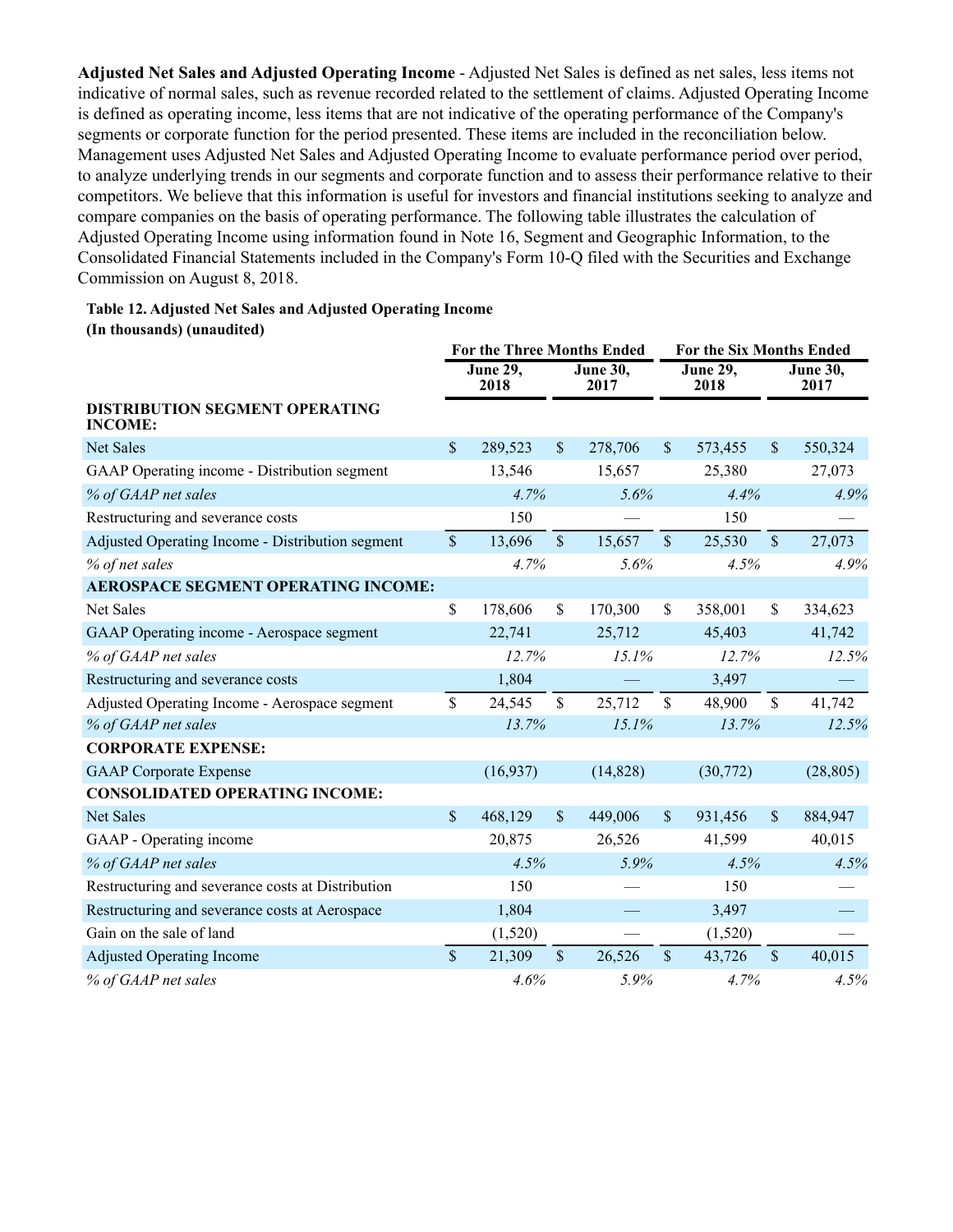The following table reconciles our GAAP operating margin outlook for Distribution and Aerospace for 2018 to our Adjusted Operating Margin outlook for Distribution and Aerospace for 2018:

|                                                             | 2018 Outlook |                     |               |  |                      |  |  |  |  |
|-------------------------------------------------------------|--------------|---------------------|---------------|--|----------------------|--|--|--|--|
| <b>Adjusted Operating Income - Outlook</b>                  |              | Low End of<br>Range |               |  | High End of<br>Range |  |  |  |  |
| Distribution                                                |              |                     |               |  |                      |  |  |  |  |
| Net Sales - Outlook                                         | \$           | 1,135.0             | to $\sqrt{s}$ |  | 1,170.0              |  |  |  |  |
|                                                             |              |                     |               |  |                      |  |  |  |  |
| Operating income - Outlook                                  |              | 54.5                | to            |  | 58.5                 |  |  |  |  |
| GAAP operating margin - outlook                             |              | $4.8\%$ to          |               |  | $5.0\%$              |  |  |  |  |
| Restructuring and transition costs                          |              | 0.6                 | to            |  | 0.6                  |  |  |  |  |
| Restructuring costs as a percentage of sales                |              | $0.1\%$ to          |               |  | 0.1%                 |  |  |  |  |
| Adjusted Operating Income - Outlook                         | \$           | 55.1                | to $\sqrt{s}$ |  | 59.1                 |  |  |  |  |
| <b>Adjusted Operating Margin - Outlook</b>                  |              | 4.9% to             |               |  | 5.1%                 |  |  |  |  |
| Aerospace                                                   |              |                     |               |  |                      |  |  |  |  |
| Net Sales - Outlook                                         | \$           | 755.0               | to $\sqrt{s}$ |  | 775.0                |  |  |  |  |
|                                                             |              |                     |               |  |                      |  |  |  |  |
| Operating income - Outlook                                  |              | 119.8               | to            |  | 124.7                |  |  |  |  |
| GAAP operating margin - outlook                             |              | $15.9\%$ to         |               |  | 16.1%                |  |  |  |  |
| Restructuring and transition costs                          |              | 5.5                 | to            |  | 5.5                  |  |  |  |  |
| Restructuring and transition costs as a percentage of sales |              | $0.7\%$ to          |               |  | 0.7%                 |  |  |  |  |
| Adjusted Operating Income - Outlook                         | \$           | 125.3               | to \$         |  | 130.2                |  |  |  |  |
| <b>Adjusted Operating Margin - Outlook</b>                  |              | $16.6\%$ to         |               |  | 16.8%                |  |  |  |  |

## **Table 13. Adjusted Operating Income - Outlook**

## **FORWARD-LOOKING STATEMENTS**

This release contains "forward-looking statements" within the meaning of the safe harbor provisions of the U.S. Private Securities Litigation Reform Act of 1995. Forward-looking statements also may be included in other publicly available documents issued by the Company and in oral statements made by our officers and representatives from time to time. These forward-looking statements are intended to provide management's current expectations or plans for our future operating and financial performance, based on assumptions currently believed to be valid. They can be identified by the use of words such as "anticipate," "intend," "plan," "goal," "seek," "believe," "project," "estimate," "expect," "strategy," "future," "likely," "may," "should," "would," "could," "will" and other words of similar meaning in connection with a discussion of future operating or financial performance. Examples of forward looking statements include, among others, statements relating to future sales, earnings, cash flows, results of operations, uses of cash and other measures of financial performance.

*Because forward-looking statements relate to the future, they are subject to inherent risks, uncertainties and other factors that may cause the Company's actual results and financial condition to differ materially from those expressed or implied in the forward-looking statements. Such risks, uncertainties and other factors include, among others: (i) changes in domestic and foreign economic and competitive conditions in markets served by the Company, particularly the defense, commercial aviation and industrial production markets; (ii) changes in government and customer priorities and requirements (including cost-cutting initiatives, government and customer shut-downs, the potential deferral of awards, terminations or reductions of expenditures to respond to the priorities of Congress and the Administration, or budgetary cuts resulting from Congressional actions or automatic sequestration); (iii) changes in geopolitical conditions in countries where the Company does or intends to do business; (iv) the successful conclusion of competitions for government programs (including new, follow-on and successor programs) and thereafter successful contract negotiations with government authorities (both foreign and domestic) for the terms and conditions of the programs; (v) the timely receipt of any necessary export approvals and/or other licenses or authorizations from the U.S. Government; (vi) timely satisfaction or fulfillment of material contractual conditions precedents in customer purchase orders, contracts, or similar arrangements; (vii) the existence of standard government contract provisions permitting renegotiation of terms and termination for the convenience of the government; (viii) the successful resolution of government inquiries or investigations relating to our businesses and programs; (ix) risks and uncertainties associated with the*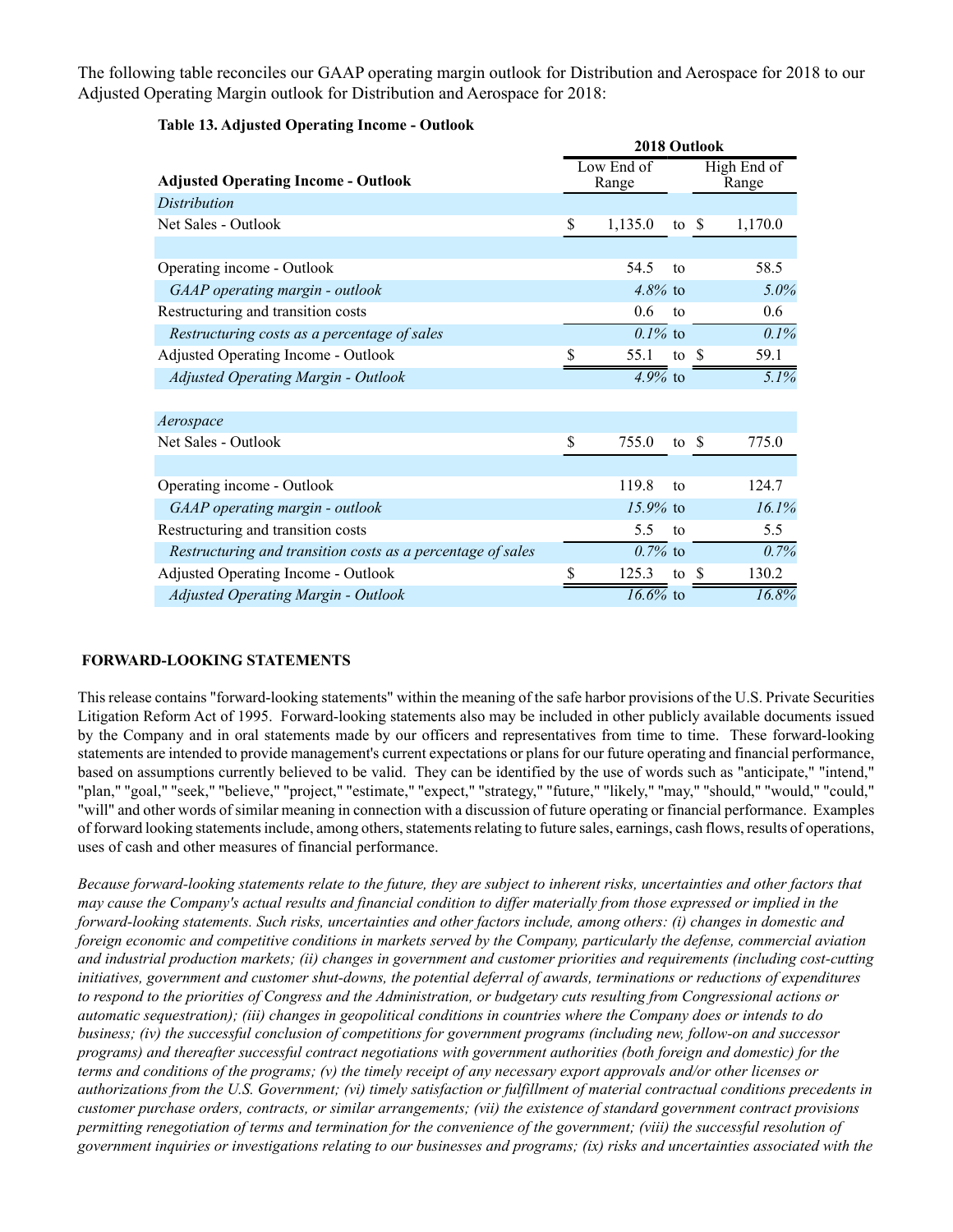*successful implementation and ramp up of significant new programs, including the ability to manufacture the products to the detailed specifications required and recover start-up costs and other investments in the programs; (x) potential difficulties associated with variable acceptance test results, given sensitive production materials and extreme test parameters; (xi) the receipt and successful execution of production orders under the Company's existing U.S. government JPF contract, including the exercise of all contract options and receipt of orders from allied militaries, but excluding any next generation programmable fuze programs, as all have been assumed in connection with goodwill impairment evaluations; (xii) the continued support of the existing K-MAX® helicopter fleet, including sale of existing K-MAX® spare parts inventory and the receipt of orders for new aircraft sufficient to recover our investment in the restart of the K-MAX® production line; (xiii) the accuracy of current cost estimates associated with environmental remediation activities; (xiv) the profitable integration of acquired businesses into the Company's operations; (xv) the ability to implement our ERP systems in a cost-effective and efficient manner, limiting disruption to our business, and allowing us to capture their planned benefits while maintaining an adequate internal control environment; (xvi) changes in supplier sales or vendor incentive policies; (xvii) the effects of price increases or decreases; (xviii) the effects of pension regulations, pension plan assumptions, pension plan asset performance, future contributions and the pension freeze, including the ultimate determination of the U.S. Government's share of any pension curtailment adjustment calculated in accordance with CAS 413; (xix) future levels of indebtedness and capital expenditures; (xx) the continued availability of raw materials and other commodities in adequate supplies and the effect of increased costs for such items; (xxi) the effects of currency exchange rates and foreign competition on future operations; (xxii) changes in laws and regulations, taxes, interest rates, inflation rates and general business conditions; (xxiii) the effects, if any, of the UK's exit from the EU; (xxiv) future repurchases and/or issuances of common stock; (xxv) the occurrence of unanticipated restructuring costs or the failure to realize anticipated savings or benefits from past or future expense reduction actions; and (xxvi) other risks and uncertainties set forth herein and in our 2017 Form 10-K and our Second Quarter Form 10-Q filed August 8, 2018.*

Any forward-looking information provided in this release should be considered with these factors in mind. We assume no obligation to update any forward-looking statements contained in this report.

*###*

Contact: James Coogan V.P., Investor Relations (860) 243-6342 James.Coogan@kaman.com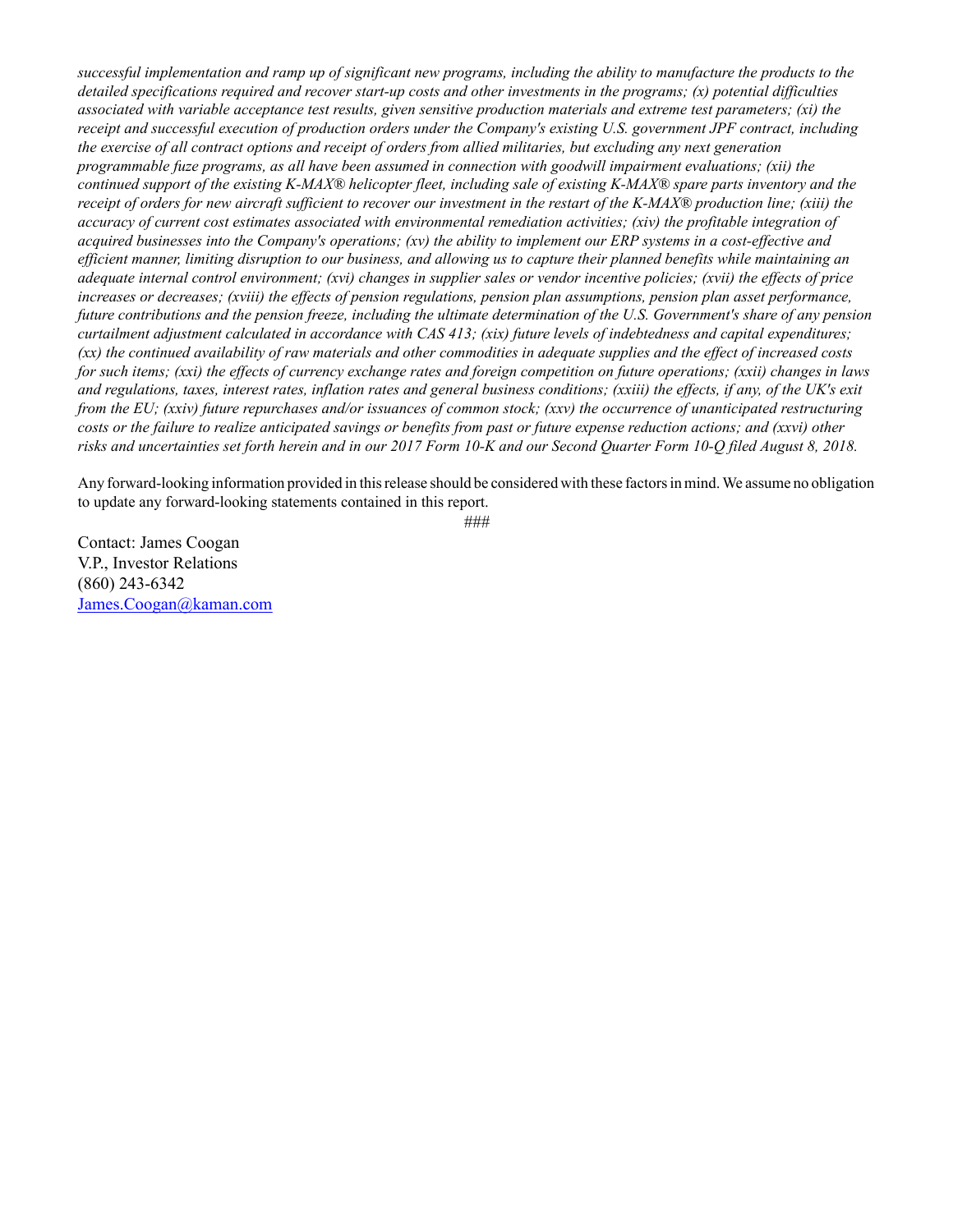# **KAMAN CORPORATION AND SUBSIDIARIES**

**Condensed Consolidated Statements of Operations**

*(In thousands, except per share amounts) (unaudited)*

|                                                                  |     | <b>For the Three Months Ended</b> |                          | For the Six Months Ended |                           |                         |               |                         |
|------------------------------------------------------------------|-----|-----------------------------------|--------------------------|--------------------------|---------------------------|-------------------------|---------------|-------------------------|
|                                                                  |     | <b>June 29,</b><br>2018           |                          | <b>June 30,</b><br>2017  |                           | <b>June 29,</b><br>2018 |               | <b>June 30,</b><br>2017 |
| Net sales                                                        | \$. | 468,129                           | $\overline{\mathcal{S}}$ | 449,006                  | $\overline{\mathcal{S}}$  | 931,456                 | $\mathbb{S}$  | 884,947                 |
| Cost of sales                                                    |     | 332,486                           |                          | 314,513                  |                           | 661,706                 |               | 626,108                 |
| Gross profit                                                     |     | 135,643                           |                          | 134,493                  |                           | 269,750                 |               | 258,839                 |
| Selling, general and administrative expenses                     |     | 114,339                           |                          | 107,952                  |                           | 226,092                 |               | 218,829                 |
| Restructuring costs                                              |     | 1,954                             |                          |                          |                           | 3,647                   |               |                         |
| Net (gain) loss on sale of assets                                |     | (1,525)                           |                          | 15                       |                           | (1,588)                 |               | (5)                     |
| Operating income                                                 |     | 20,875                            |                          | 26,526                   |                           | 41,599                  |               | 40,015                  |
| Interest expense, net                                            |     | 5,002                             |                          | 6,122                    |                           | 10,354                  |               | 10,282                  |
| Non-service pension and post retirement benefit cost<br>(income) |     | (3,039)                           |                          | (866)                    |                           | (6,068)                 |               | (1, 585)                |
| Other expense (income), net                                      |     | 361                               |                          | (69)                     |                           | 19                      |               | (228)                   |
| Earnings before income taxes                                     |     | 18,551                            |                          | 21,339                   |                           | 37,294                  |               | 31,546                  |
| Income tax expense                                               |     | 3,457                             |                          | 7,881                    |                           | 8,134                   |               | 11,797                  |
| Net earnings                                                     |     | 15,094                            | \$                       | 13,458                   | $\boldsymbol{\mathsf{S}}$ | 29,160                  | \$            | 19,749                  |
| Earnings per share:                                              |     |                                   |                          |                          |                           |                         |               |                         |
| Basic earnings per share                                         | \$  | 0.54                              | \$                       | 0.49                     | \$                        | 1.04                    | \$            | 0.72                    |
| Diluted earnings per share                                       | \$  | 0.53                              | $\mathbb{S}$             | 0.48                     | $\mathcal{S}$             | 1.03                    | \$            | 0.70                    |
| Average shares outstanding:                                      |     |                                   |                          |                          |                           |                         |               |                         |
| <b>Basic</b>                                                     |     | 27,971                            |                          | 27,557                   |                           | 27,911                  |               | 27,351                  |
| Diluted                                                          |     | 28,349                            |                          | 27,842                   |                           | 28,258                  |               | 28,370                  |
| Dividends declared per share                                     | \$  | 0.20                              | \$                       | 0.20                     | $\mathbb{S}$              | 0.40                    | $\mathcal{S}$ | 0.40                    |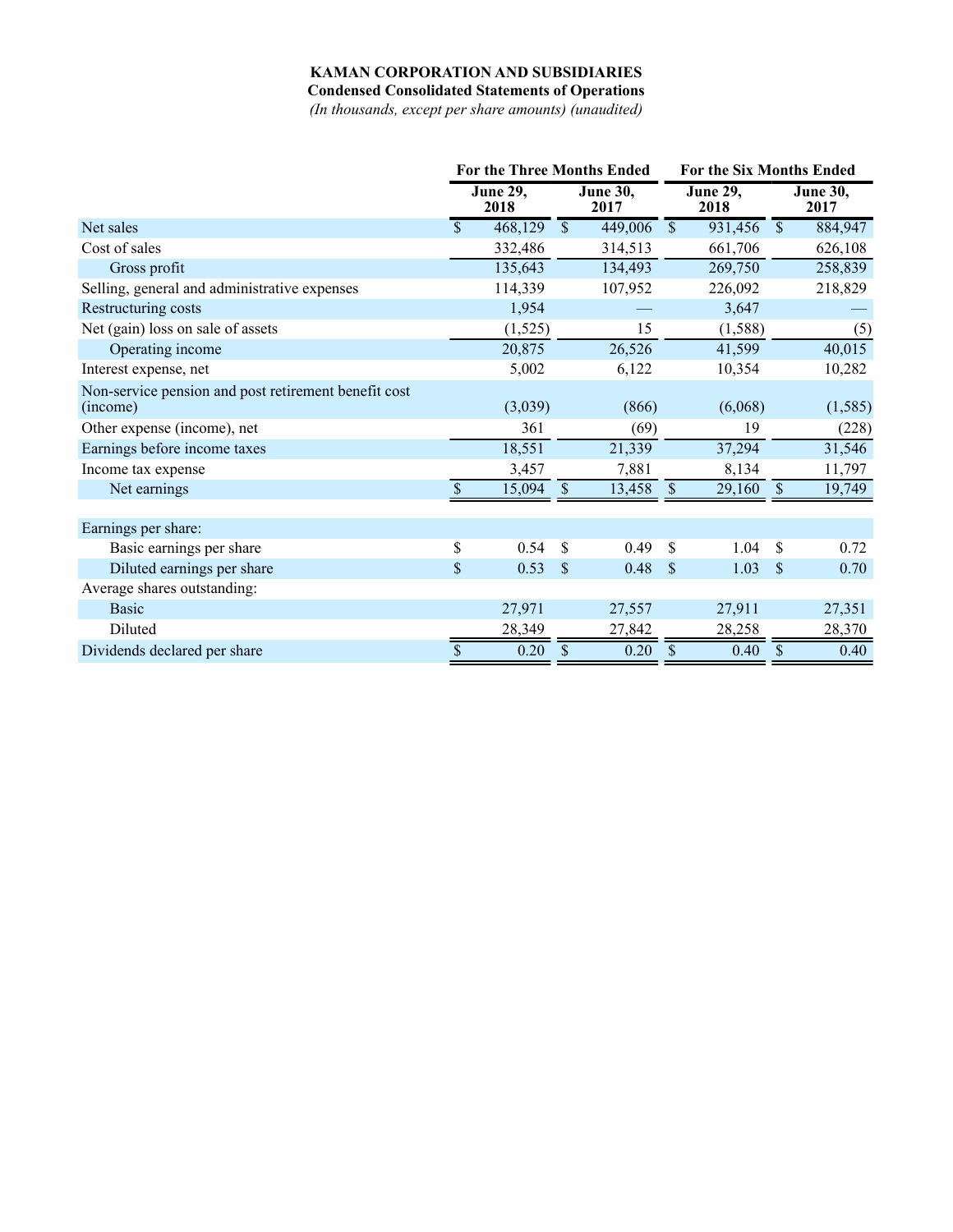## **KAMAN CORPORATION AND SUBSIDIARIES Condensed Consolidated Balance Sheets**

(*In thousands, except share and per share amounts) (unaudited)*

|                                                                                                                             | <b>June 29,</b><br>2018   |           | December 31,<br>2017 |            |  |
|-----------------------------------------------------------------------------------------------------------------------------|---------------------------|-----------|----------------------|------------|--|
| <b>Assets</b>                                                                                                               |                           |           |                      |            |  |
| Current assets:                                                                                                             |                           |           |                      |            |  |
| Cash and cash equivalents                                                                                                   | $\boldsymbol{\mathsf{S}}$ | 27,640    | $\mathcal{S}$        | 36,904     |  |
| Accounts receivable, net                                                                                                    |                           | 250,293   |                      | 313,451    |  |
| Contract assets                                                                                                             |                           | 125,204   |                      |            |  |
| Contract costs, current portion                                                                                             |                           | 3,487     |                      |            |  |
| Inventories                                                                                                                 |                           | 291,058   |                      | 367,437    |  |
| Income tax refunds receivable                                                                                               |                           | 3,692     |                      | 2,889      |  |
| Other current assets                                                                                                        |                           | 32,173    |                      | 27,188     |  |
| Total current assets                                                                                                        |                           | 733,547   |                      | 747,869    |  |
| Property, plant and equipment, net of accumulated depreciation of \$264,224 and<br>$$252,611$ , respectively                |                           | 188,160   |                      | 185,452    |  |
| Goodwill                                                                                                                    |                           | 348,487   |                      | 351,717    |  |
| Other intangible assets, net                                                                                                |                           | 108,998   |                      | 117,118    |  |
| Deferred income taxes                                                                                                       |                           | 22,998    |                      | 27,603     |  |
| Contract costs, noncurrent portion                                                                                          |                           | 12,847    |                      |            |  |
| Other assets                                                                                                                |                           | 27,157    |                      | 25,693     |  |
| <b>Total</b> assets                                                                                                         | \$                        | 1,442,194 | $\mathbb{S}$         | 1,455,452  |  |
| <b>Liabilities and Shareholders' Equity</b>                                                                                 |                           |           |                      |            |  |
| Current liabilities:                                                                                                        |                           |           |                      |            |  |
| Current portion of long-term debt, net of debt issuance costs                                                               | \$                        | 8,125     | $\mathsf{\$}$        | 7,500      |  |
| Accounts payable - trade                                                                                                    |                           | 136,140   |                      | 127,591    |  |
| Accrued salaries and wages                                                                                                  |                           | 45,491    |                      | 48,352     |  |
| Contract liabilities, current portion                                                                                       |                           | 9,928     |                      |            |  |
| Advances on contracts                                                                                                       |                           |           |                      | 8,527      |  |
| Income taxes payable                                                                                                        |                           |           |                      | 1,517      |  |
| Other current liabilities                                                                                                   |                           | 54,462    |                      | 52,812     |  |
| Total current liabilities                                                                                                   |                           | 254,146   |                      | 246,299    |  |
| Long-term debt, excluding current portion, net of debt issuance costs                                                       |                           | 316,168   |                      | 391,651    |  |
| Deferred income taxes                                                                                                       |                           | 7,738     |                      | 8,024      |  |
| Underfunded pension                                                                                                         |                           | 97,356    |                      | 126,924    |  |
| Contract liabilities, noncurrent portion                                                                                    |                           | 76,330    |                      |            |  |
| Other long-term liabilities                                                                                                 |                           | 47,684    |                      | 46,898     |  |
| Commitments and contingencies                                                                                               |                           |           |                      |            |  |
| Shareholders' equity:                                                                                                       |                           |           |                      |            |  |
| Preferred stock, \$1 par value, 200,000 shares authorized; none outstanding                                                 |                           |           |                      |            |  |
| Common stock, \$1 par value, 50,000,000 shares authorized; voting; 29,498,470<br>and 29,141,467 shares issued, respectively |                           | 29,498    |                      | 29,141     |  |
| Additional paid-in capital                                                                                                  |                           | 195,749   |                      | 185,332    |  |
| Retained earnings                                                                                                           |                           | 596,270   |                      | 587,877    |  |
| Accumulated other comprehensive income (loss)                                                                               |                           | (117,349) |                      | (115, 814) |  |
| Less 1,492,623 and 1,325,975 shares of common stock, respectively, held in<br>treasury, at cost                             |                           | (61, 396) |                      | (50, 880)  |  |
| Total shareholders' equity                                                                                                  |                           | 642,772   |                      | 635,656    |  |
| Total liabilities and shareholders' equity                                                                                  | $\mathcal{S}$             | 1,442,194 | $\mathcal{S}$        | 1,455,452  |  |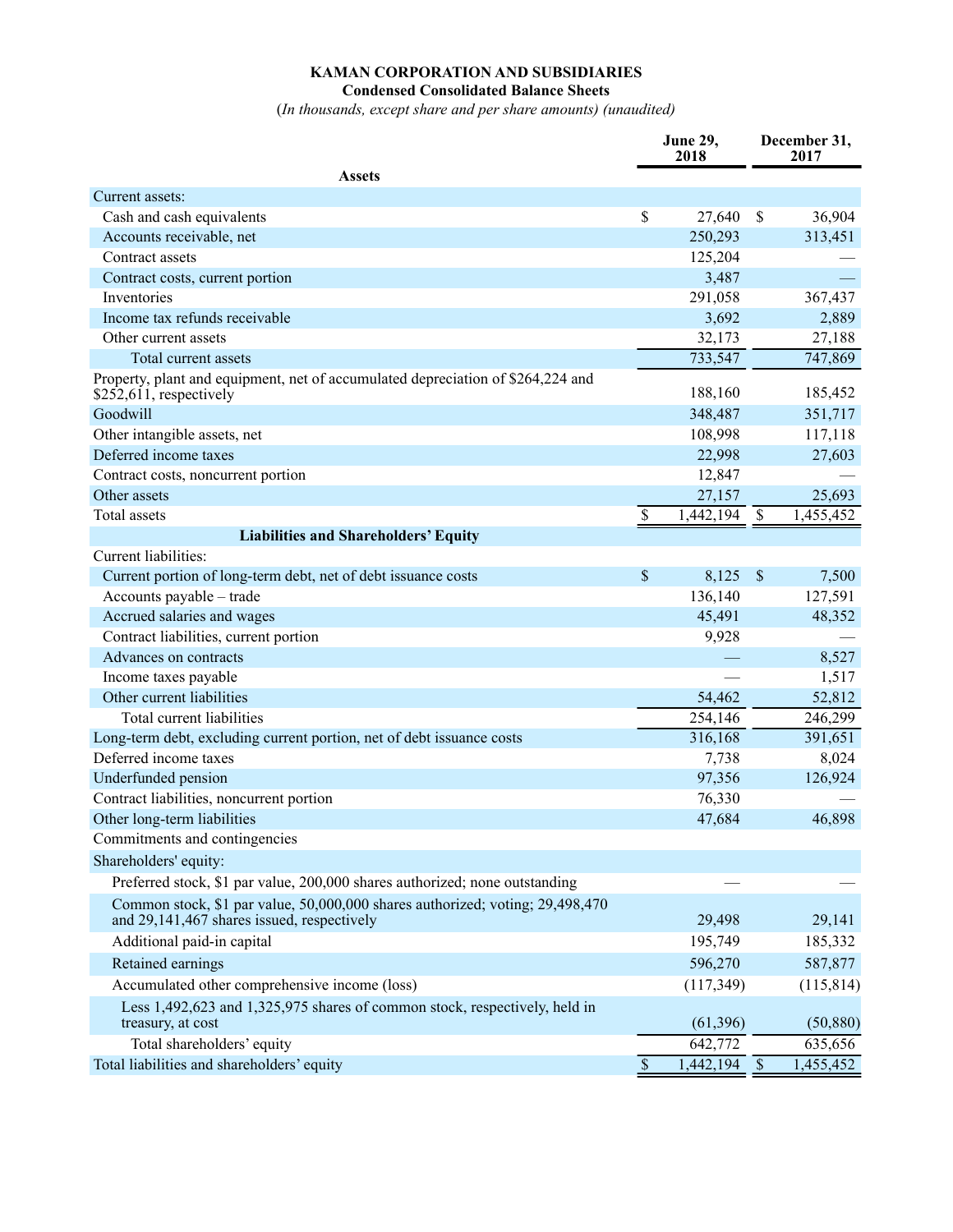# **KAMAN CORPORATION AND SUBSIDIARIES**

## **Condensed Consolidated Statements of Cash Flows**

(*In thousands) (unaudited)*

|                                                                                                  | <b>For the Six Months Ended</b> |           |              |                         |  |
|--------------------------------------------------------------------------------------------------|---------------------------------|-----------|--------------|-------------------------|--|
|                                                                                                  | <b>June 29,</b><br>2018         |           |              | <b>June 30,</b><br>2017 |  |
| Cash flows from operating activities:                                                            |                                 |           |              |                         |  |
| Net earnings                                                                                     | \$                              | 29,160    | <sup>S</sup> | 19,749                  |  |
| Adjustments to reconcile net earnings to net cash provided by (used in) operating<br>activities: |                                 |           |              |                         |  |
| Depreciation and amortization                                                                    |                                 | 21,125    |              | 21,309                  |  |
| Amortization of debt issuance costs                                                              |                                 | 899       |              | 1,103                   |  |
| Accretion of convertible notes discount                                                          |                                 | 1,282     |              | 2,091                   |  |
| Provision for doubtful accounts                                                                  |                                 | 445       |              | 511                     |  |
| Net gain on sale of assets                                                                       |                                 | (1, 588)  |              | (5)                     |  |
| Loss on debt extinguishment                                                                      |                                 |           |              | 137                     |  |
| Net loss (gain) on derivative instruments                                                        |                                 | 467       |              | (337)                   |  |
| Stock compensation expense                                                                       |                                 | 3,817     |              | 3,707                   |  |
| Deferred income taxes                                                                            |                                 | 7,297     |              | 6,131                   |  |
| Changes in assets and liabilities, excluding effects of acquisitions/divestitures:               |                                 |           |              |                         |  |
| Accounts receivable                                                                              |                                 | 32,836    |              | (34,666)                |  |
| Contract assets                                                                                  |                                 | (42, 737) |              |                         |  |
| Contract costs                                                                                   |                                 | (5,480)   |              |                         |  |
| Inventories                                                                                      |                                 | 1,782     |              | 3,987                   |  |
| Income tax refunds receivable                                                                    |                                 | (803)     |              | 1,031                   |  |
| Other current assets                                                                             |                                 | (6,299)   |              | (1,641)                 |  |
| Accounts payable - trade                                                                         |                                 | 7,455     |              | 1,774                   |  |
| <b>Contract liabilities</b>                                                                      |                                 | 74,865    |              | 246                     |  |
| Advances on contracts                                                                            |                                 |           |              | (8,042)                 |  |
| Other current liabilities                                                                        |                                 | (3,172)   |              | (2,171)                 |  |
| Income taxes payable                                                                             |                                 | (3,049)   |              | (414)                   |  |
| Pension liabilities                                                                              |                                 | (23, 887) |              | (10,312)                |  |
| Other long-term liabilities                                                                      |                                 | (673)     |              | (4,362)                 |  |
| Net cash provided by (used in) operating activities                                              |                                 | 93,742    |              | (174)                   |  |